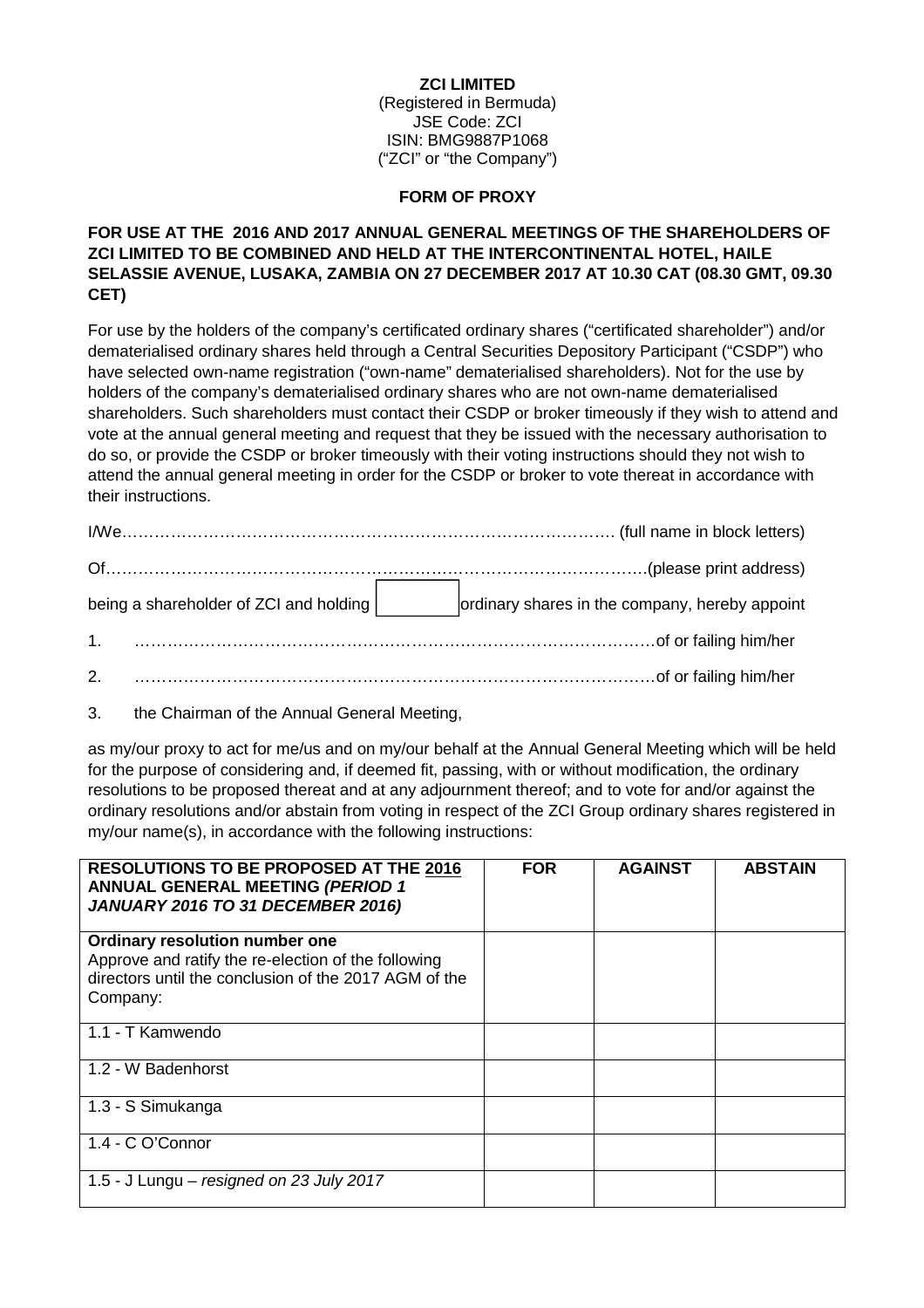| <b>Ordinary Resolution number two</b>                 |  |  |
|-------------------------------------------------------|--|--|
| Approve and ratify the election of the following      |  |  |
| directors of the company as the members of the audit  |  |  |
|                                                       |  |  |
| committee of the Company until the conclusion of the  |  |  |
| 2017 AGM of the Company:                              |  |  |
| 2.1 - S Simukanga                                     |  |  |
|                                                       |  |  |
| 2.2 - C O'Connor                                      |  |  |
|                                                       |  |  |
| 2.3 - J Lungu - resigned on 23 July 2017              |  |  |
| Ordinary resolution number three                      |  |  |
| Approve and ratify the re-appointment of auditors and |  |  |
| the fixing of remuneration for the year ended 31      |  |  |
| March 2017.                                           |  |  |
|                                                       |  |  |
| <b>Ordinary resolution number four</b>                |  |  |
| Approve and ratify the remuneration of the directors  |  |  |
| for the year ended 31 March 2016, as follows:         |  |  |
| 4.1 - S Simukanga - USD30,940.00                      |  |  |
|                                                       |  |  |
| 4.2 - T Kamwendo - USD215,800.00                      |  |  |
|                                                       |  |  |
| 4.3 - C O'Connor - USD23,800.00                       |  |  |
|                                                       |  |  |
| 4.4 - J Lungu - USD23,800.00                          |  |  |
| 4.5 - W Badenhorst - USD23,800.00                     |  |  |
|                                                       |  |  |
| <b>Ordinary resolution number five</b>                |  |  |
| Approve and ratify all actions taken by the directors |  |  |
| of ZCI for the period from 1 January 2016 to 31       |  |  |
| December 2016.                                        |  |  |
|                                                       |  |  |

| <b>RESOLUTIONS TO BE PROPOSED AT THE 2017</b><br><b>ANNUAL GENERAL MEETING (PERIOD 1</b><br>JANUARY 2017 TO 27 DECEMBER 2017) | <b>FOR</b> | <b>AGAINST</b> | <b>ABSTAIN</b> |
|-------------------------------------------------------------------------------------------------------------------------------|------------|----------------|----------------|
| <b>Ordinary resolution number six</b>                                                                                         |            |                |                |
| Re-election of the following directors until the<br>conclusion of the 2018 AGM of the Company:                                |            |                |                |
|                                                                                                                               |            |                |                |
| 6.1 - T Kamwendo                                                                                                              |            |                |                |
| 6.2 - W Badenhorst                                                                                                            |            |                |                |
| 6.3 - S Simukanga                                                                                                             |            |                |                |
| 6.4 - C O'Connor                                                                                                              |            |                |                |
| <b>Ordinary Resolution number seven</b>                                                                                       |            |                |                |
| To elect the following directors of the company as the                                                                        |            |                |                |
| members of the audit committee of the company until                                                                           |            |                |                |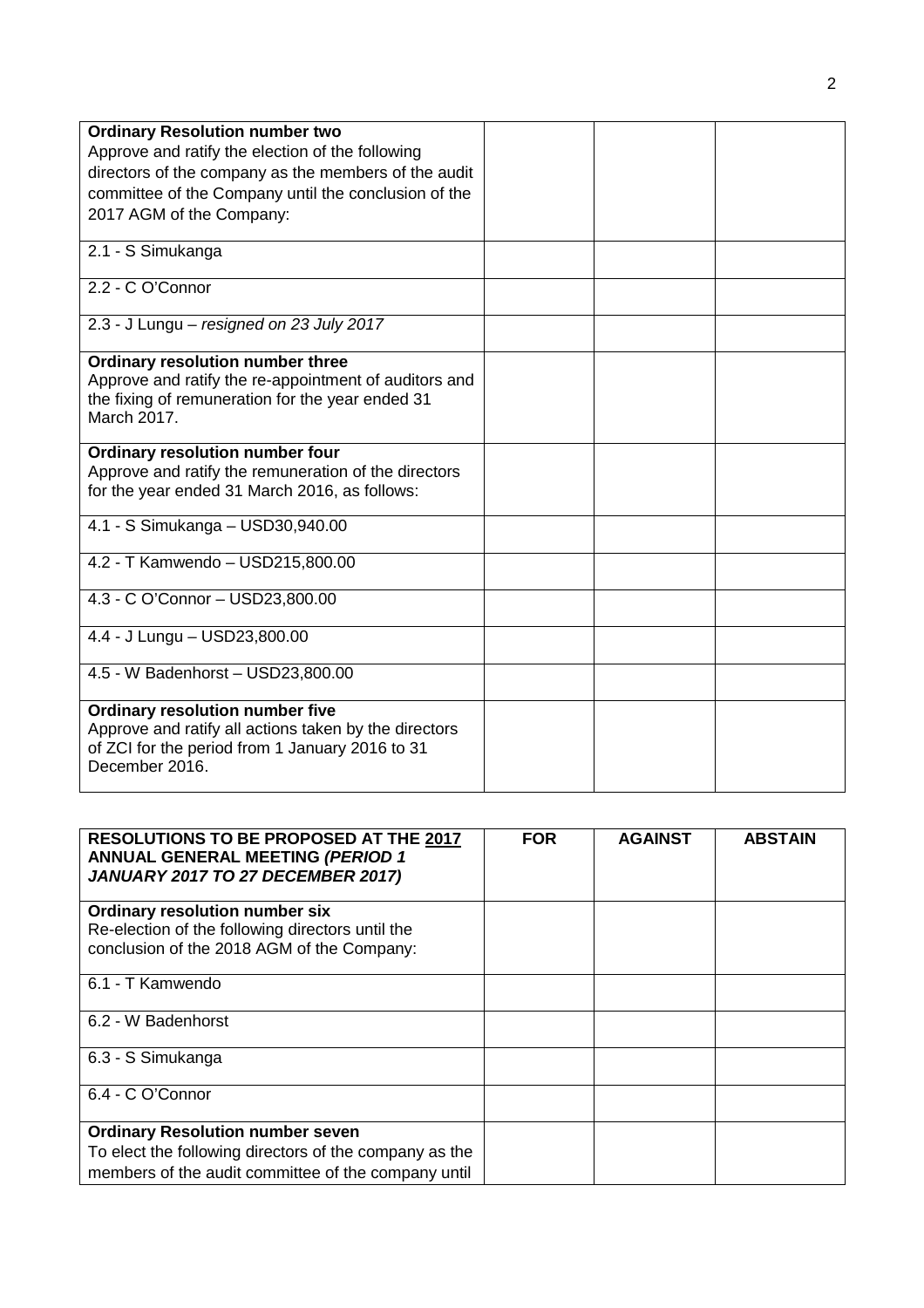| the conclusion of the 2018 AGM of the Company:        |  |
|-------------------------------------------------------|--|
| 7.1 - S Simukanga                                     |  |
| 7.2 - C O'Connor                                      |  |
| Ordinary resolution number eight                      |  |
| Re-appointment of auditors and to fix remuneration    |  |
|                                                       |  |
| for the year ending 31 March 2018.                    |  |
| Ordinary resolution number nine                       |  |
| Approve the remuneration of the directors for the     |  |
| period ending 31 March 2017, as follows:              |  |
|                                                       |  |
| 9.1 - S Simukanga - USD30,940.00                      |  |
|                                                       |  |
| 9.2 - T Kamwendo - USD215,800.00                      |  |
|                                                       |  |
| 9.3 - C O'Connor - USD23,800.00                       |  |
|                                                       |  |
| 9.4 - W Badenhorst - USD23,800.00                     |  |
|                                                       |  |
| Ordinary resolution number ten                        |  |
| Approve and ratify all actions taken by the directors |  |
| of ZCI for the period from the 1 January 2017 to 27   |  |
|                                                       |  |
| December 2017.                                        |  |
|                                                       |  |

\*Please indicate with an "X" in the appropriate spaces above how you wish your votes to be cast.

Unless otherwise instructed, my/our proxy may vote as he/she thinks fit.

# **Notes**

- 1. This form proxy is to be completed only by those members who are:
	- (a) holding shares in a certificated form; or
	- (b) recorded in the sub-register in electronic form in their "own name".
- 2. Members who have dematerialised their shares other than own-name dematerialised shareholders, and who wish to attend the annual general meeting must contact their Central Securities Depository Participant ("CSDP") or broker who will furnish them with the necessary authority to attend the annual general meeting, or they must instruct their CSDP or broker as to how they wish to vote in this regard. This must be done in terms of the agreement entered into between the members and their CSDP or broker.